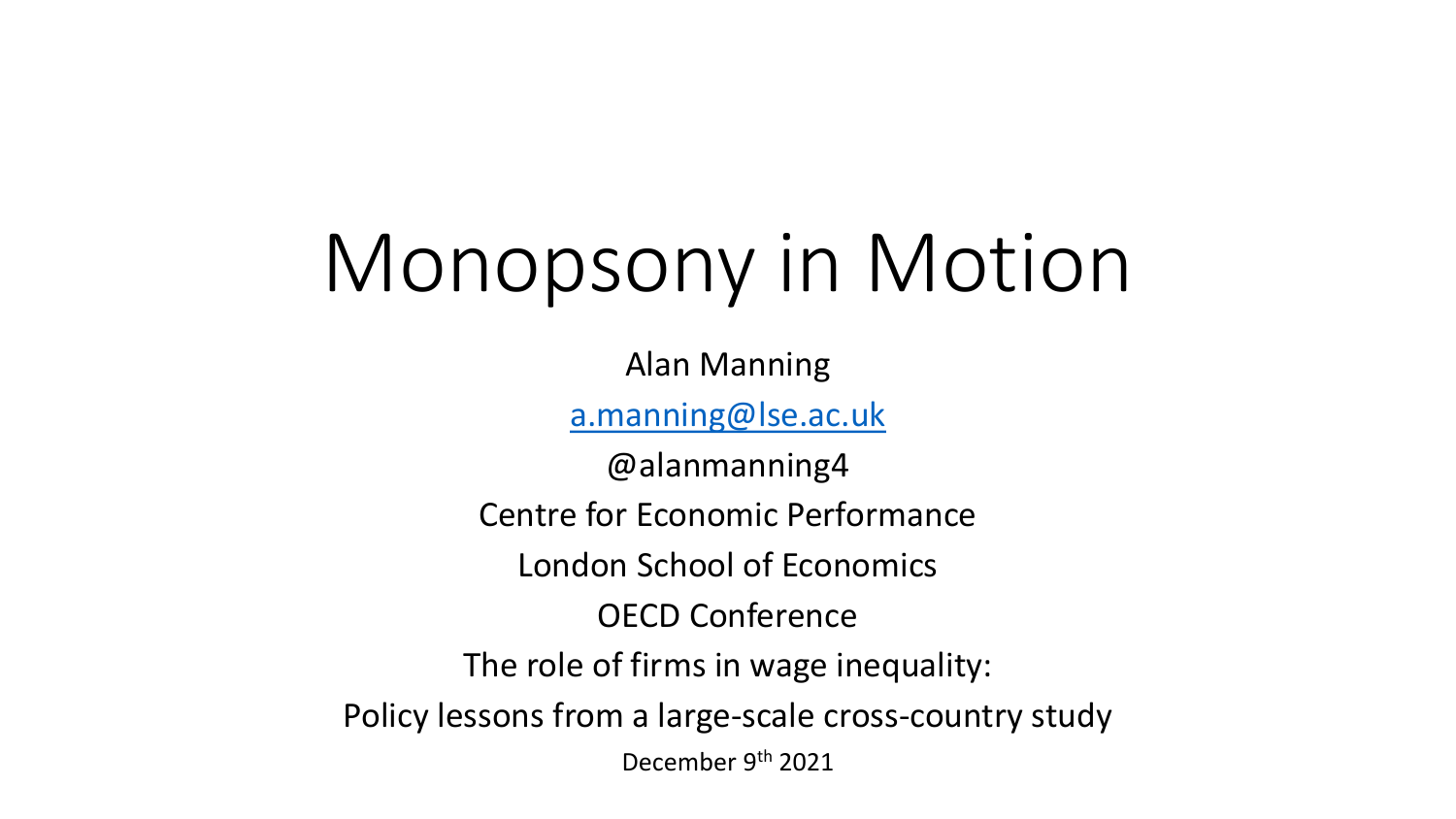# We know that wages and productivity are really important

- Most people depend on earnings as their source of income
- And, over long-run, productivity growth is the main source of earnings growth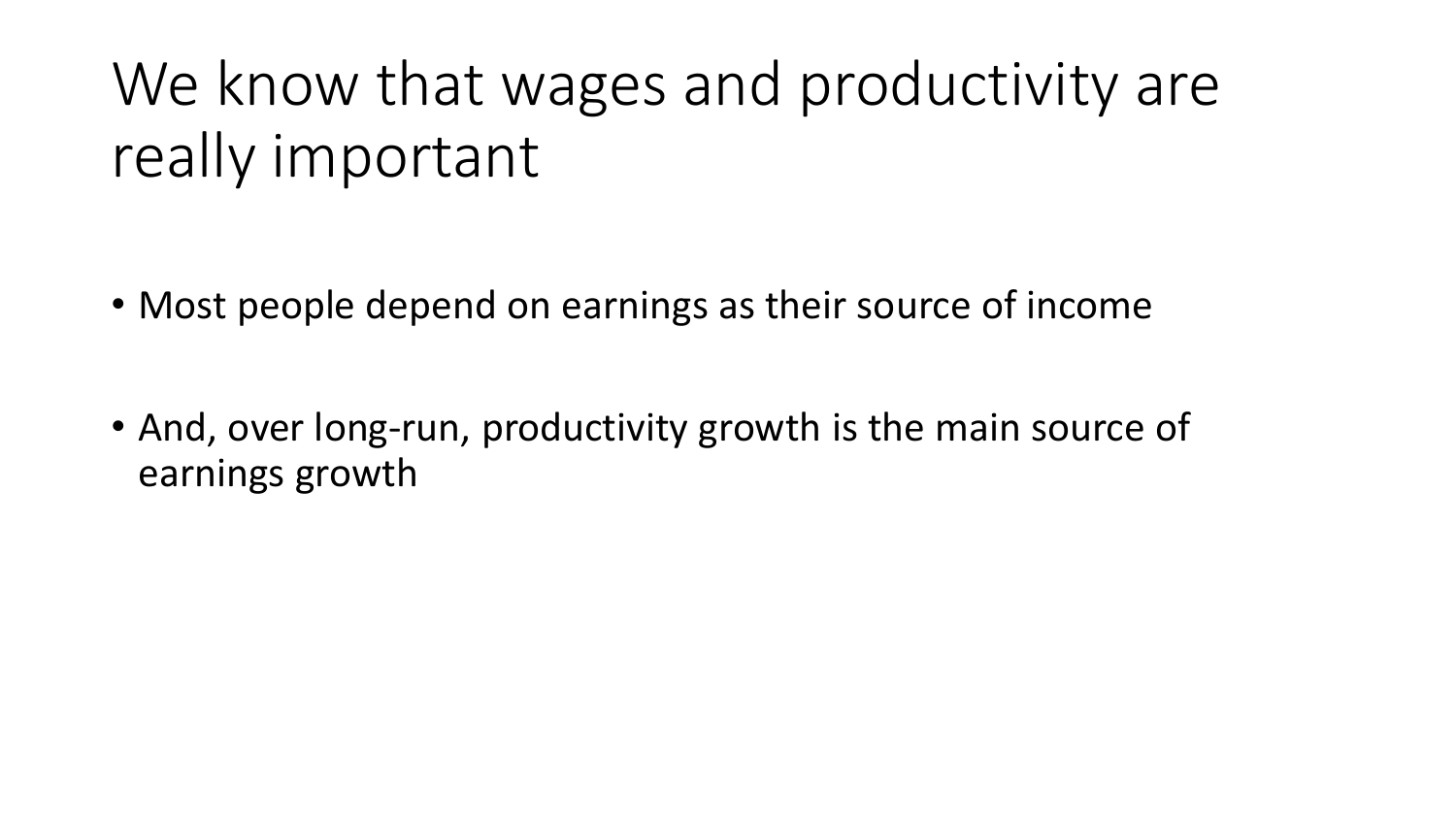We also know that many countries have a problem with wages, productivity and inequality

- Sluggish overall productivity growth
- Decoupling of labour cost growth from productivity growth falling labour share
- Decoupling of labour cost growth from median wage growth rising inequality
- This means that the current system is not working well for many people so its unsurprising if they are looking for alternatives
- We need to be coming up with solutions to these problems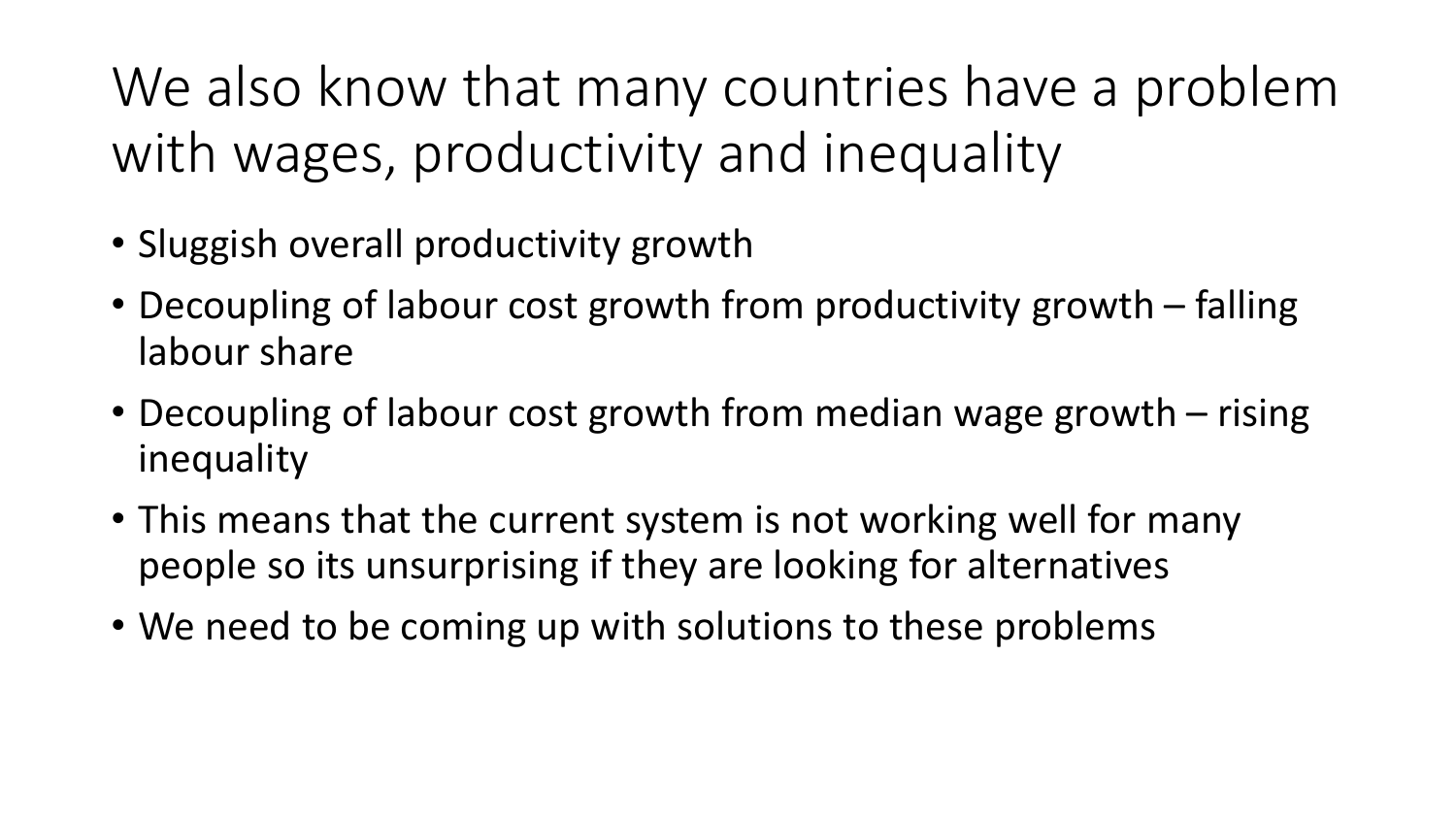The wage-productivity-inequality nexus is where we expect some of the biggest market failures

- We know that markets cannot be relied upon to deliver a level of inequality that is fair or sustains the necessary political legitimacy
- We know that there are incentives for firms to try to obtain market power
- We know that innovation is critical to productivity growth and that markets are unlikely to deliver an efficient level as knowledge is a public good
- We know we need public policies to address these market failures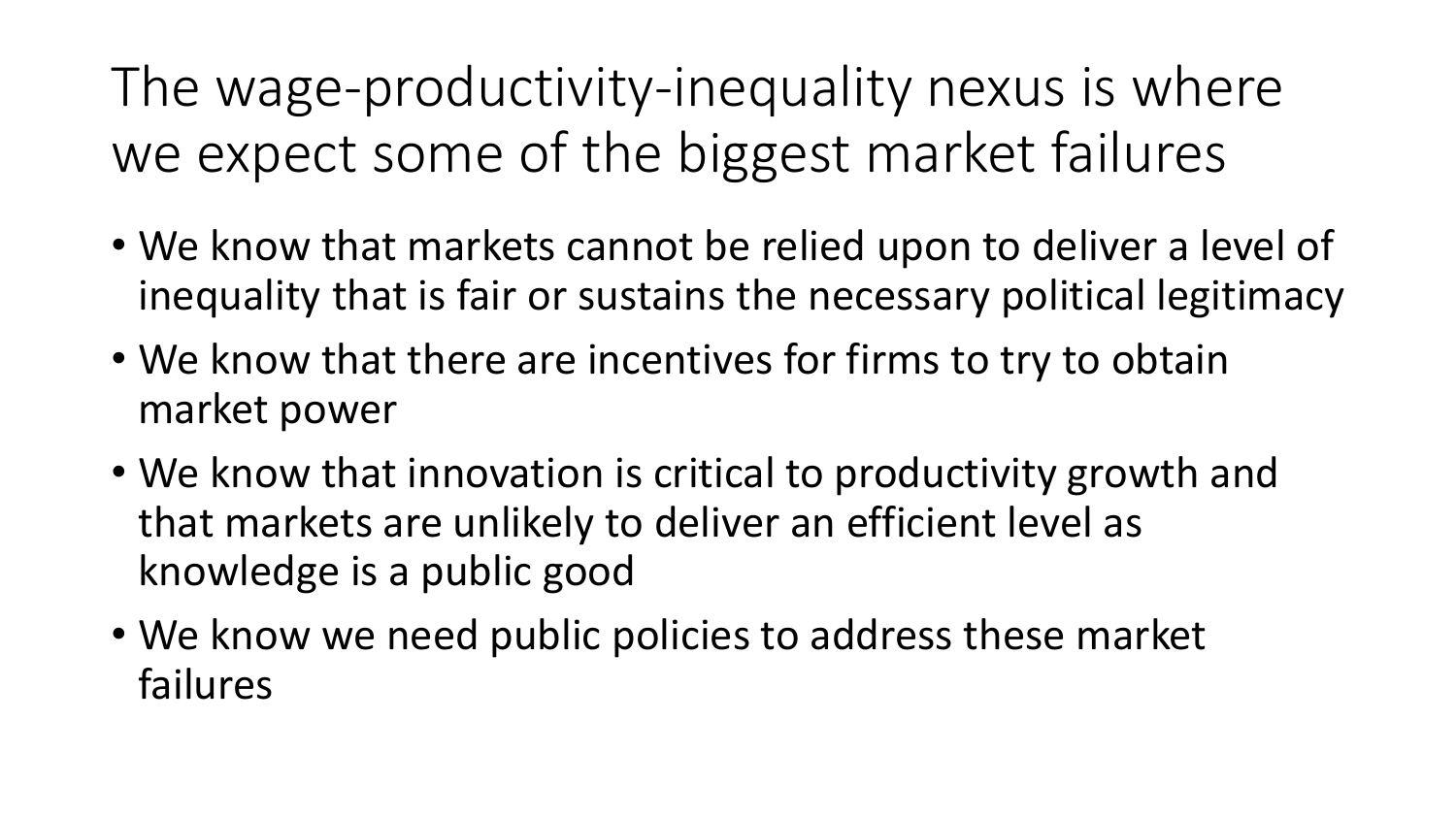The report is right to say that need a focus on firms to understand wage determination

- Too often we have assumed that wages are determined by impersonal market forces
- Or that there is some bargaining between worker and firm which conveys the impression they are equals
- Firms have the greatest say in wage determination and we need to focus on their incentives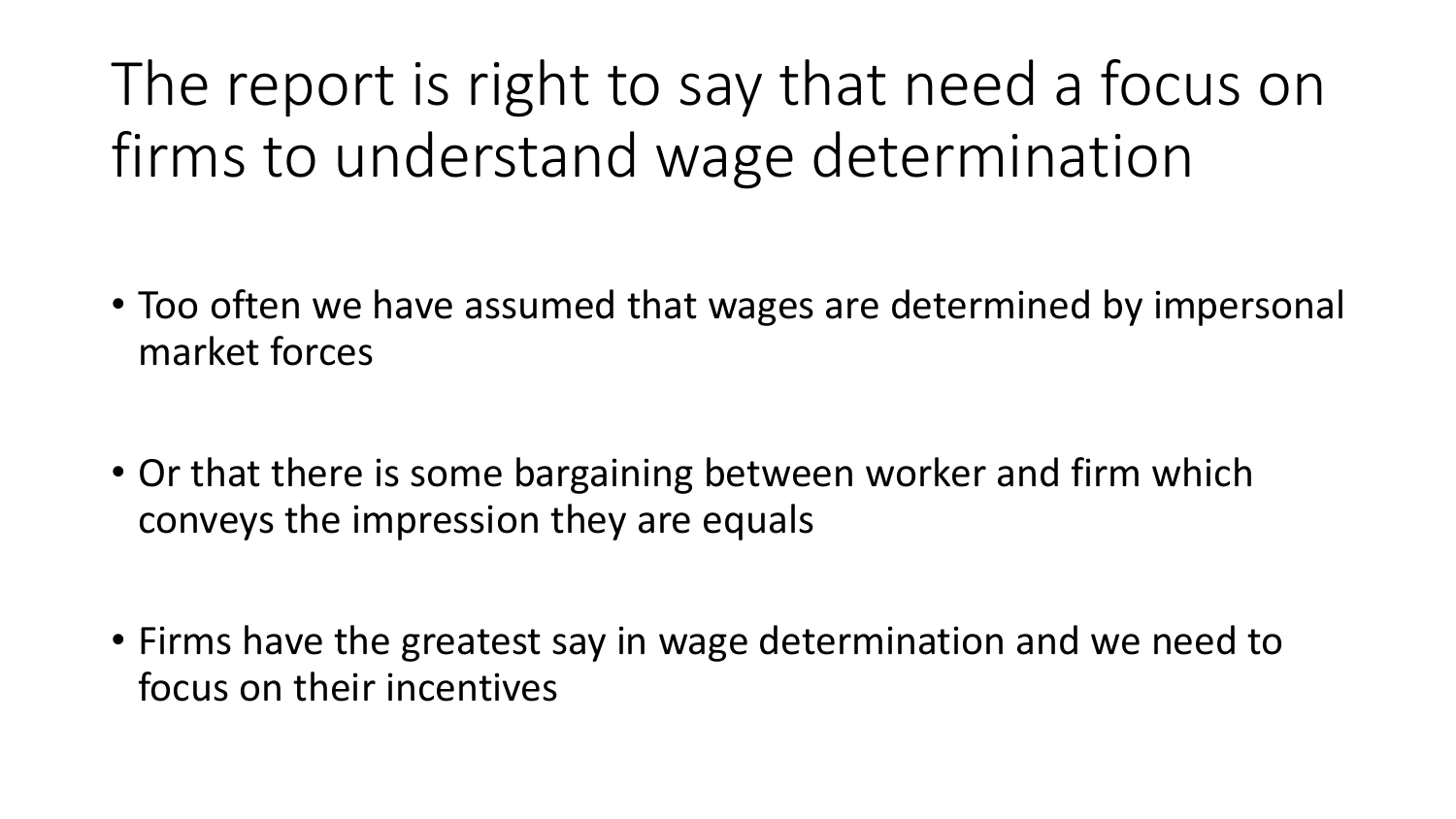#### Firms do not set wages in a vacuum

- There may be institutional restrictions e.g. minimum wages or collective bargaining
- There is competition for workers with other firms
- But competition is limited because labour mobility is limited there are frictions in the labour market
- A wage cut of 1c would not cause all existing workers to quit immediately as perfect competition implies
- Implies that firms have some monopsony power a very old idea (invented by Joan Robinson in 1933)
- Monopsony is common sense but has not had many buyers until recently
- Very happy to see this report taking it more seriously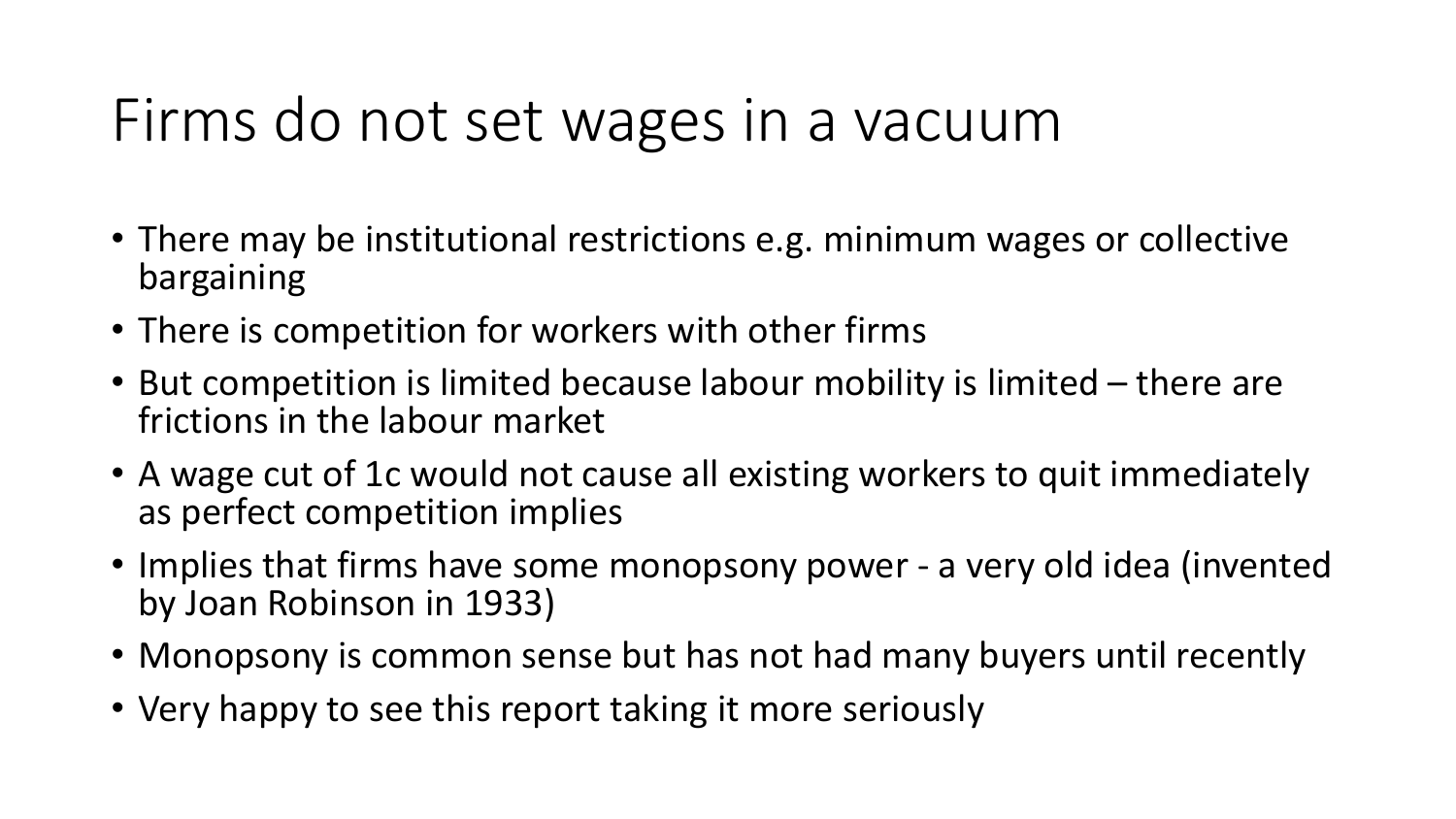# This talk loosely based on ideas expressed in a couple of papers

- "The Measure of Monopsony" (with Monica Langella)
- https://academic.oup.com/jeea/advance[article/doi/10.1093/jeea/jvab039/6368338](https://academic.oup.com/jeea/advance-article/doi/10.1093/jeea/jvab039/6368338)
- "Monopsony in Labor Markets: A Review"
- <https://journals.sagepub.com/doi/abs/10.1177/0019793920922499>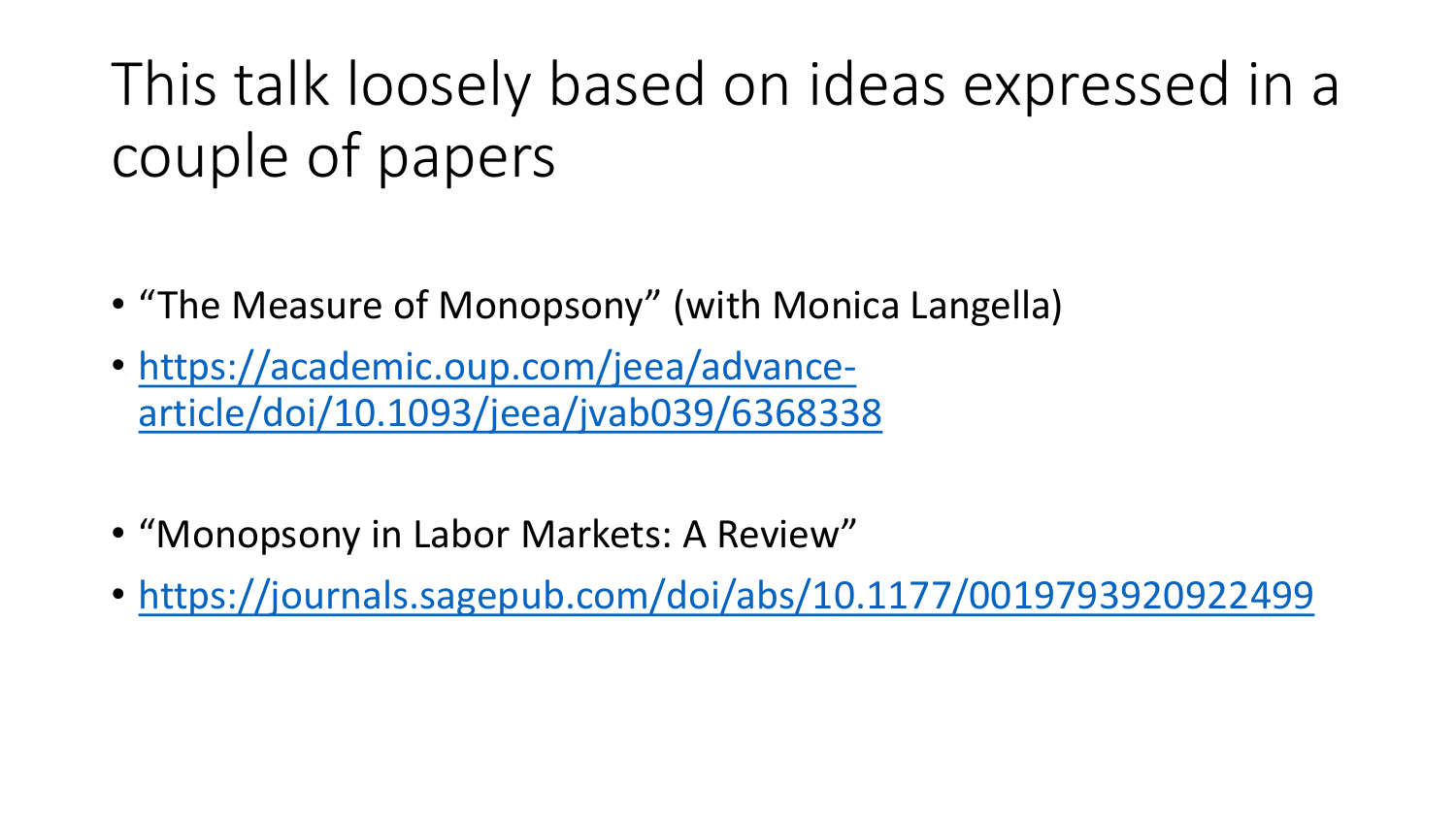## Changing Questions

- Question used to be "do employers have monopsony power over their workers?"
- But now questions are:
	- How much monopsony power?
	- How does it vary?
	- What are the consequences of monopsony power?
	- What should be done about monopsony power?
- Report makes important contributions to all of these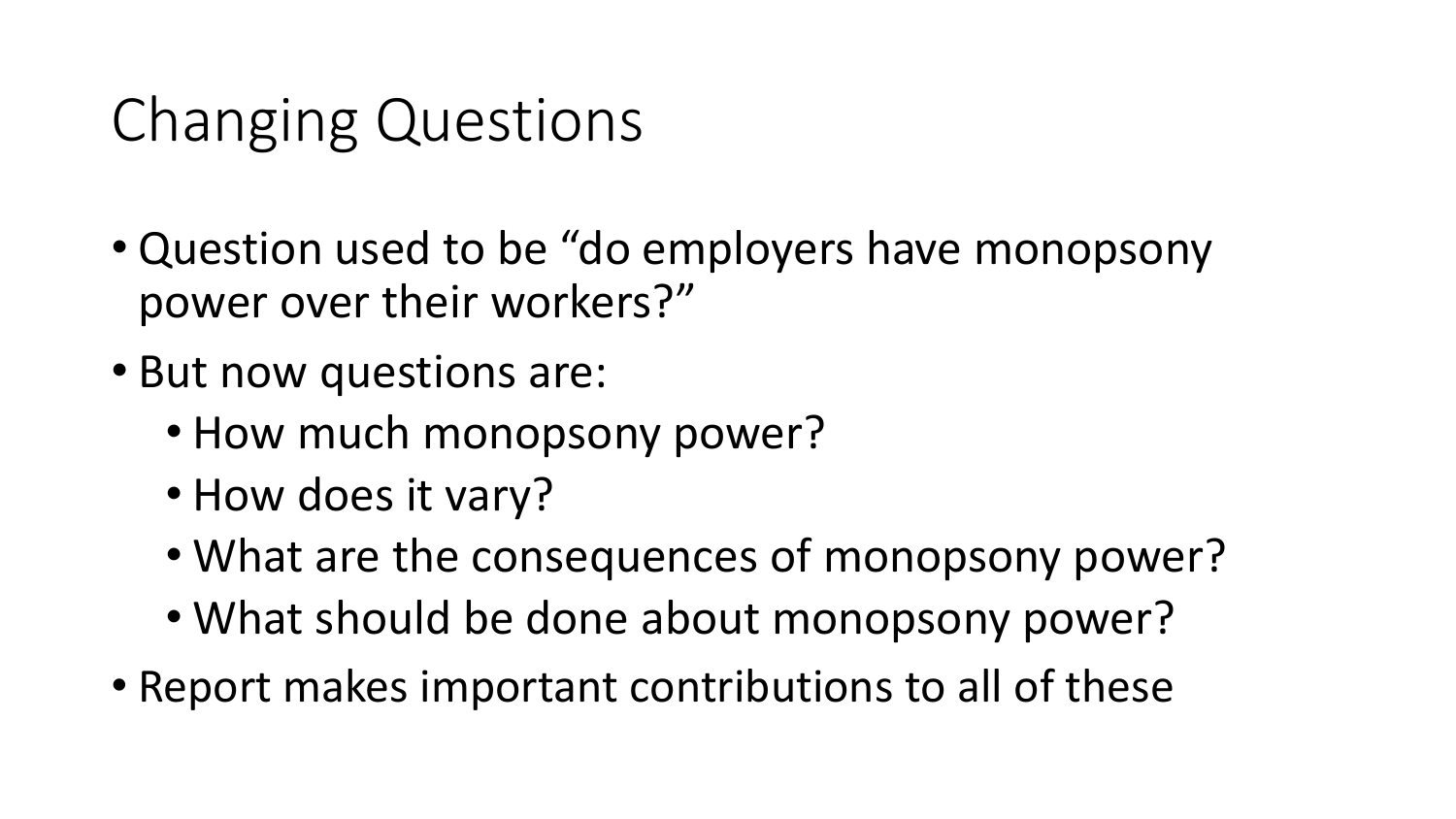Consequences for wages, productivity of frictions in labour markets

- •Impedes allocation of workers to most productive uses
- Also gives employers some monopsony power so wages are a mark-down on marginal revenue product
- This mark-down may be larger in some labour markets e.g.:
	- •In more concentrated markets
	- For women rather than men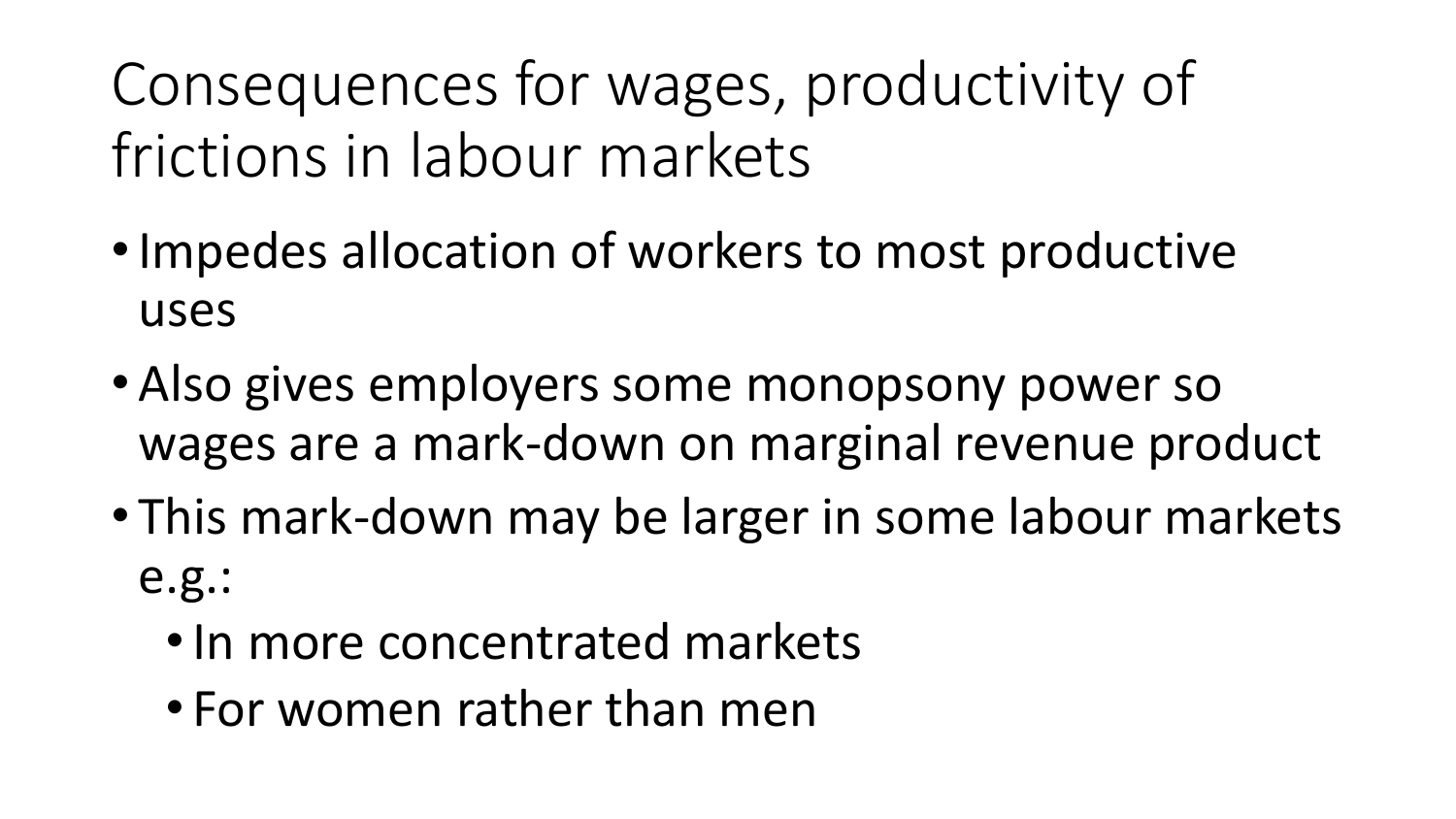But may also be impacts on productivity within firms

- If W=MRPL have little option but to do what your boss tells you to do as anything with a lower MRPL will get you fired
- But If MRPL>W then can slack off (within limits) and still be profitable for the employer
- Implies productivity will be lower if employers have more market powe
- Some evidence consistent with this in work by Decio Coviello, Erika Deserranno, Nicola Persico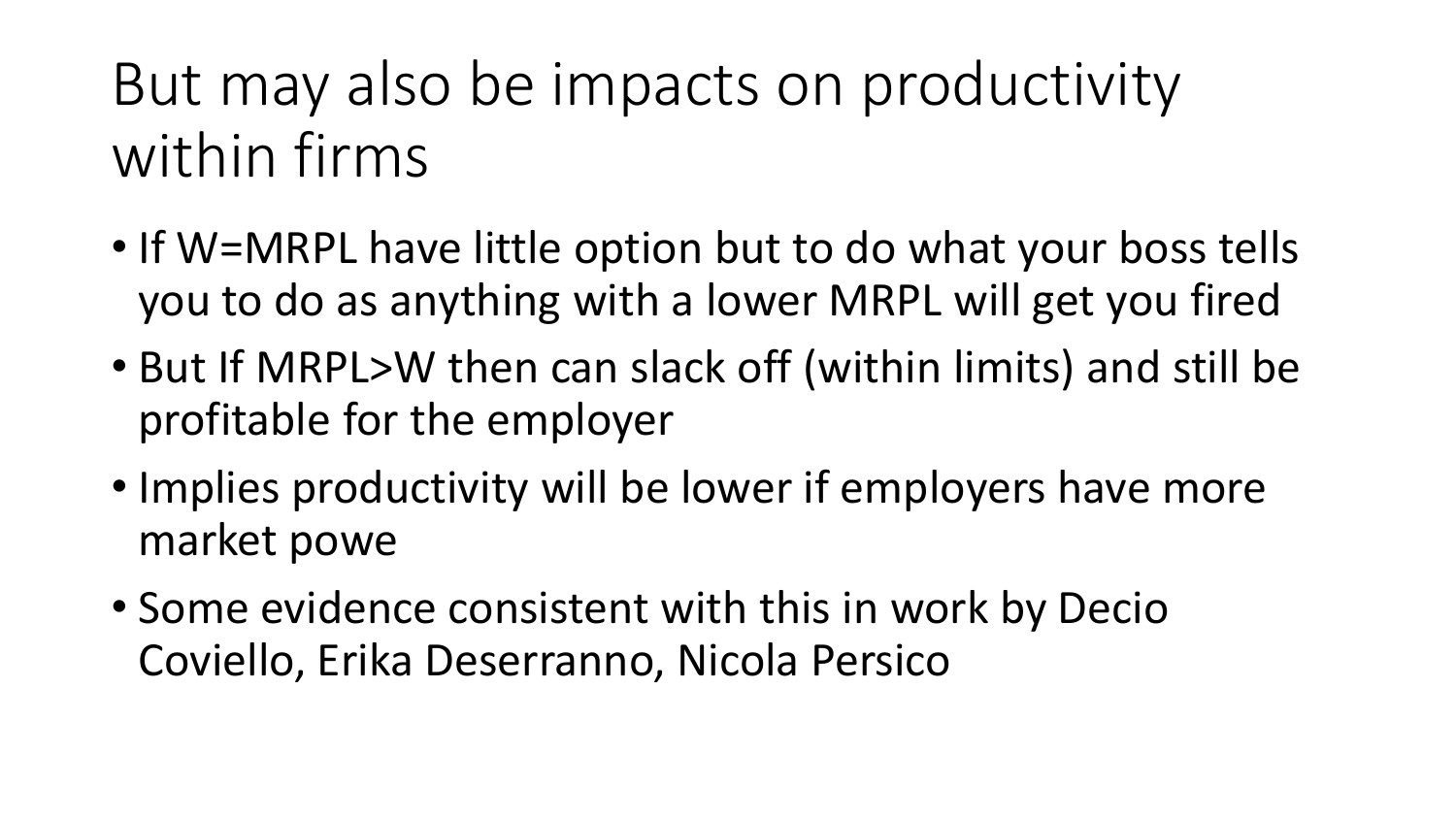#### More generally:

- •We perhaps think too much of productivity as exogenous and wages as reacting to it
- •They are both jointly determined
- •In perfect competition wages are determined by skills and productivity and productivity adjusts to wages through changing size of employers and diminishing returns to labour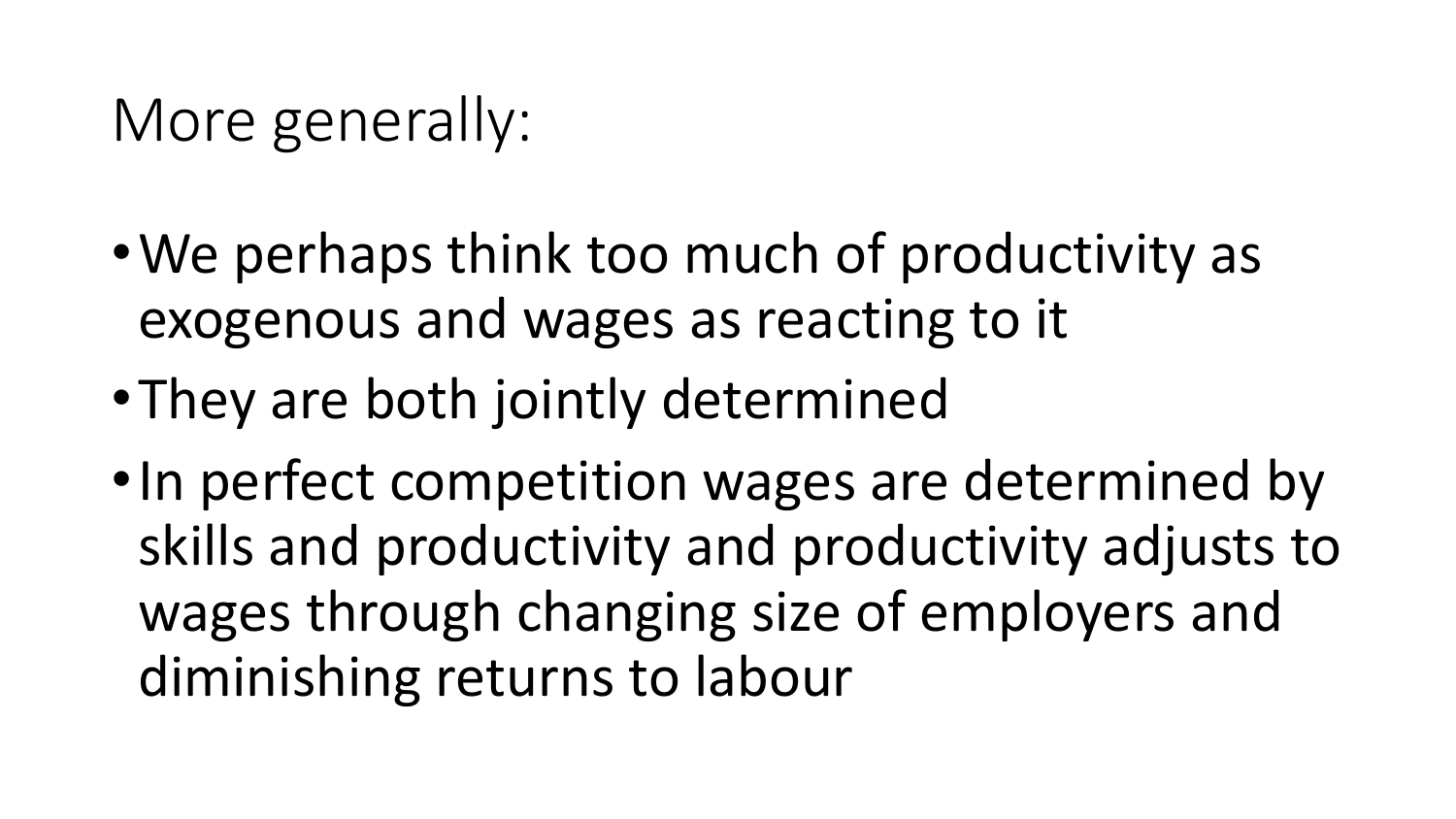#### Transmission of productivity to wages

- Report shows there is a transmission
- Average magnitude in line with previous studies
- Extent depends on collective bargaining, product and labour market competition, job mobility
- •I have never been quite sure about how to interpret regressions like these – is high pass-through an indication of low worker power or high?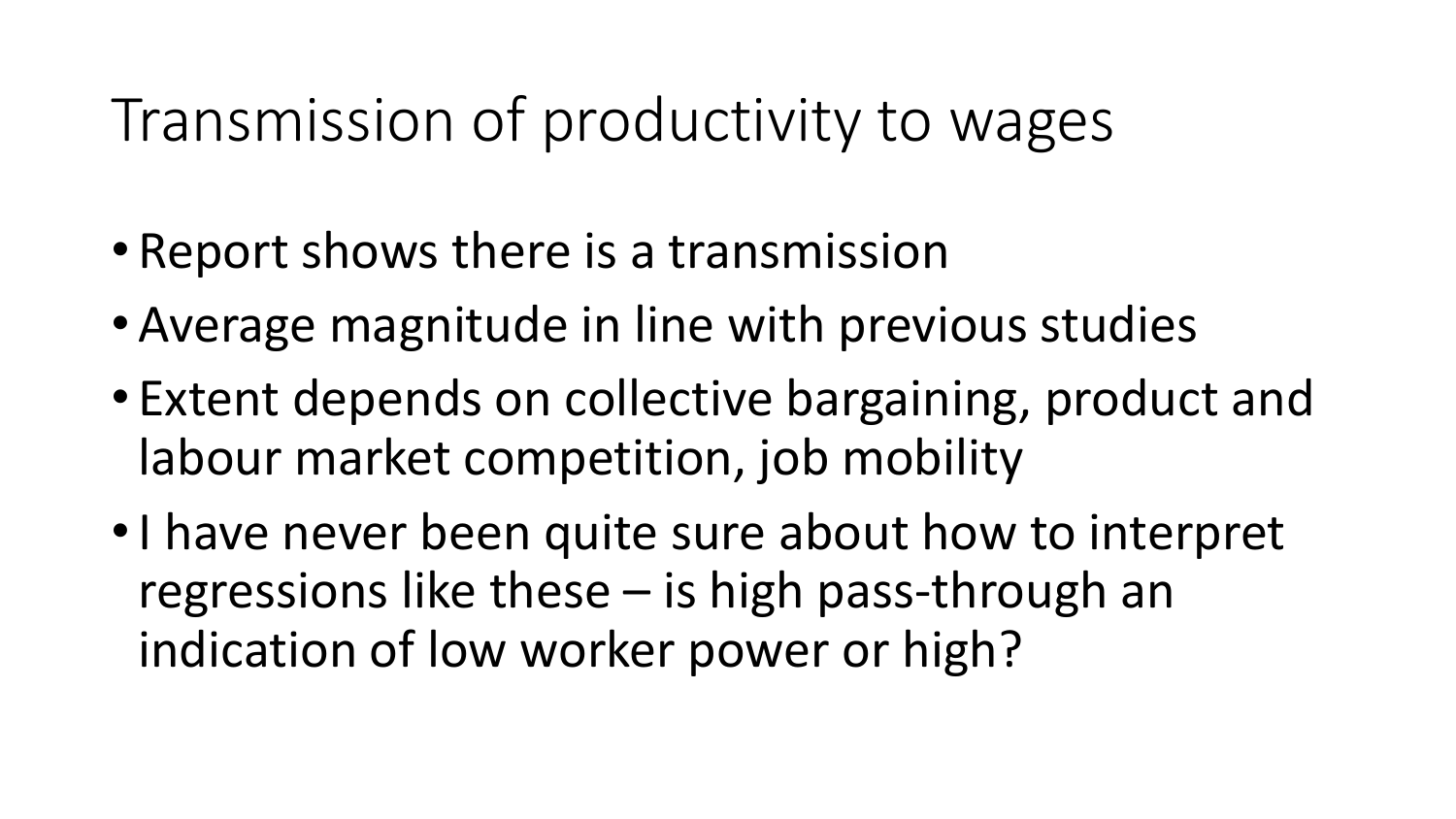## My interpretation of pass-through

- I think the ambiguity in interpretation comes from treating productivity as exogenous
- If we think of equation logWage=logMRPL- logMarkdown
- Then would expect pass-through of 1 independent of extent of competition
- One interpretation of pass-through<1 is that the markdown is larger in more productive firms
- This has the implication that:
	- Incentives for workers to find more productivity firms is weaker
	- But perhaps incentive to become a more productive firm is stronger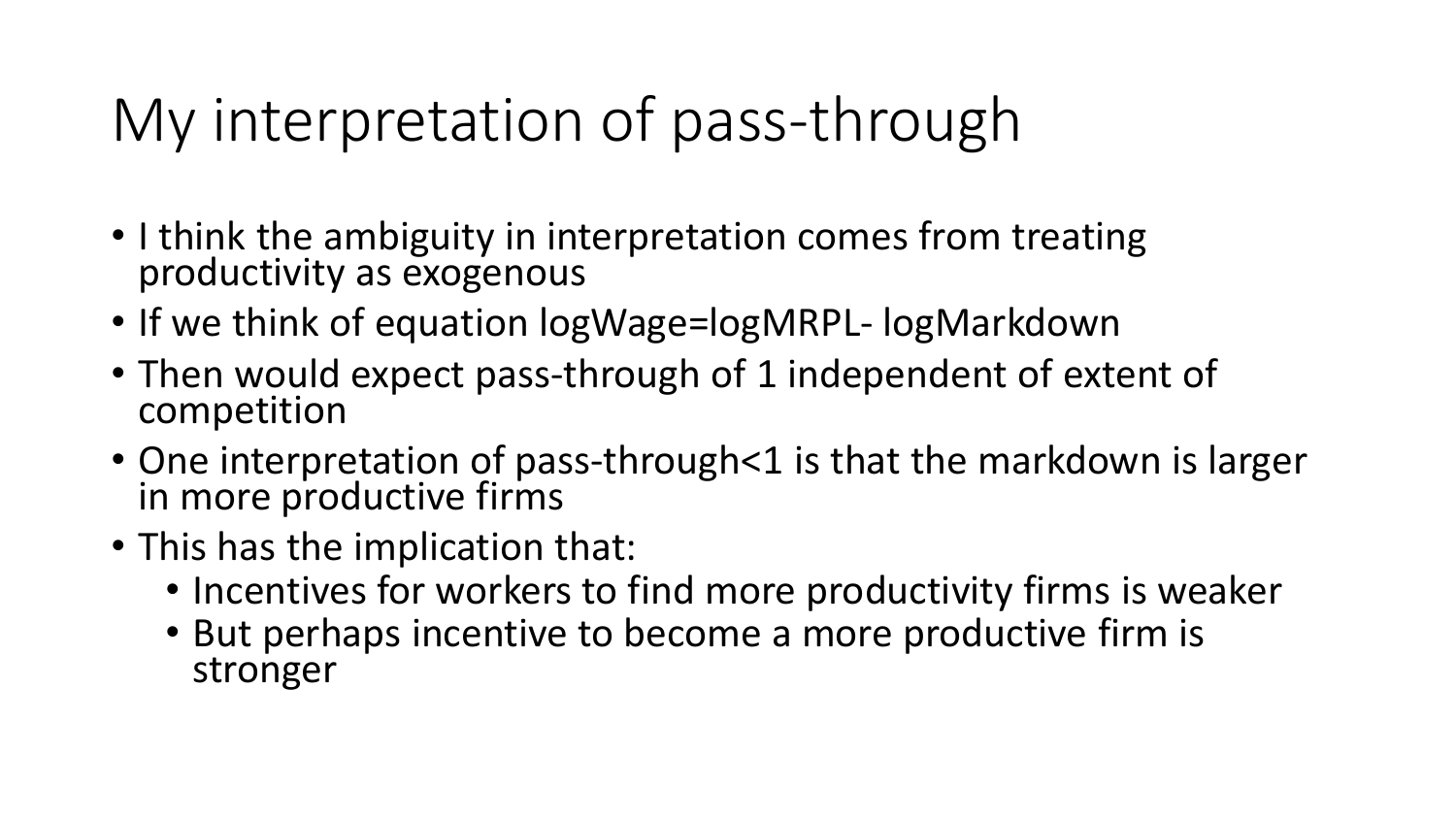## Implications for Designing Policy

- Policies that improve one margin can make things worse on others
- Need to find a policy that balances the different margins
- Because the 'natural' state of affairs is that firms have too much power, need some intervention on side of workers
- But this does not mean we cant go too far need an appropriate balance of power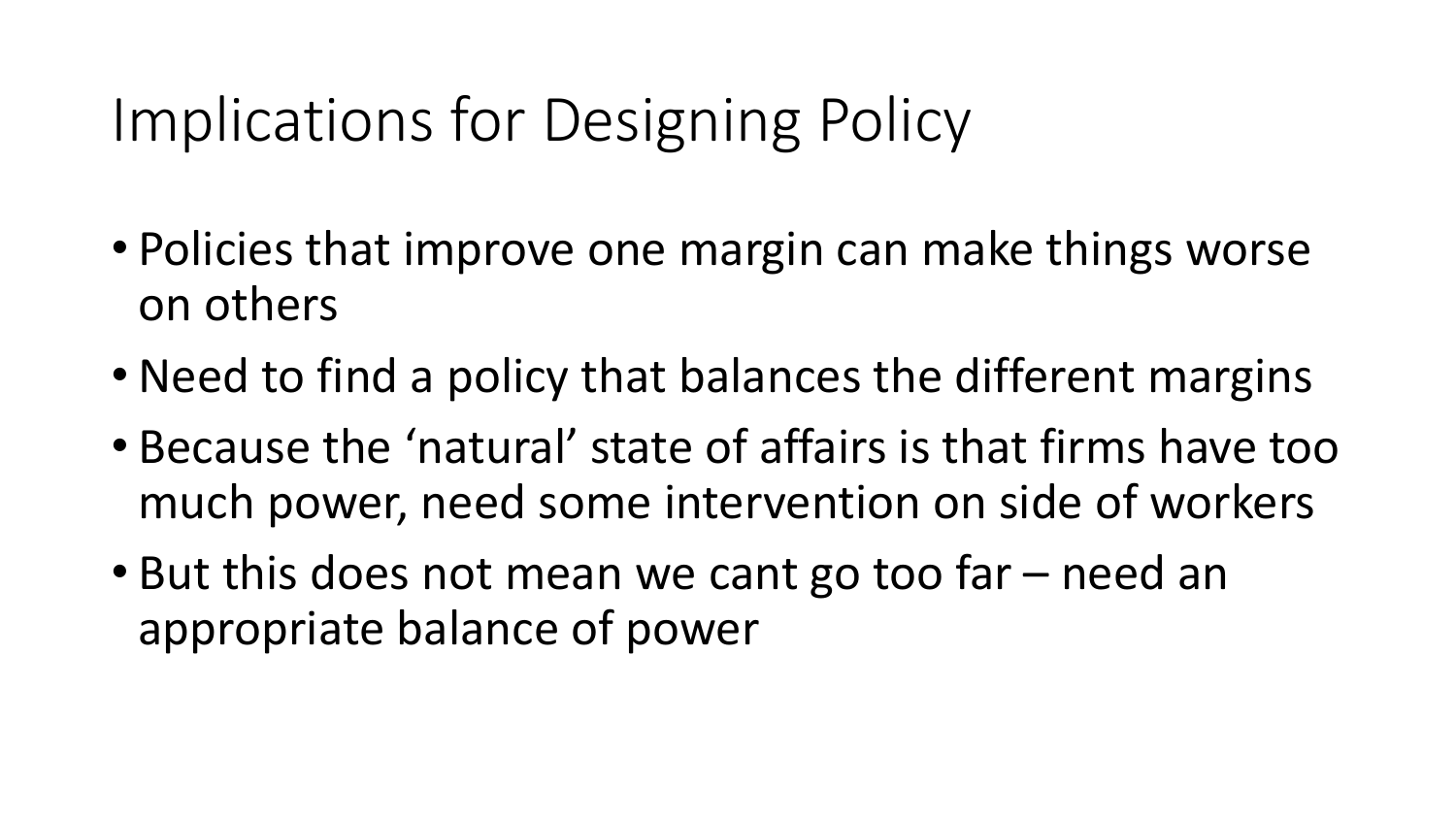## What can be done about monopsony power?

- •Direct regulation of wages e.g. minimum wages
- •Establish counter-vailing power to the monopsony power of employers
- More active competition policy
- •Regulation of labour contracts
- •Policies to give workers more options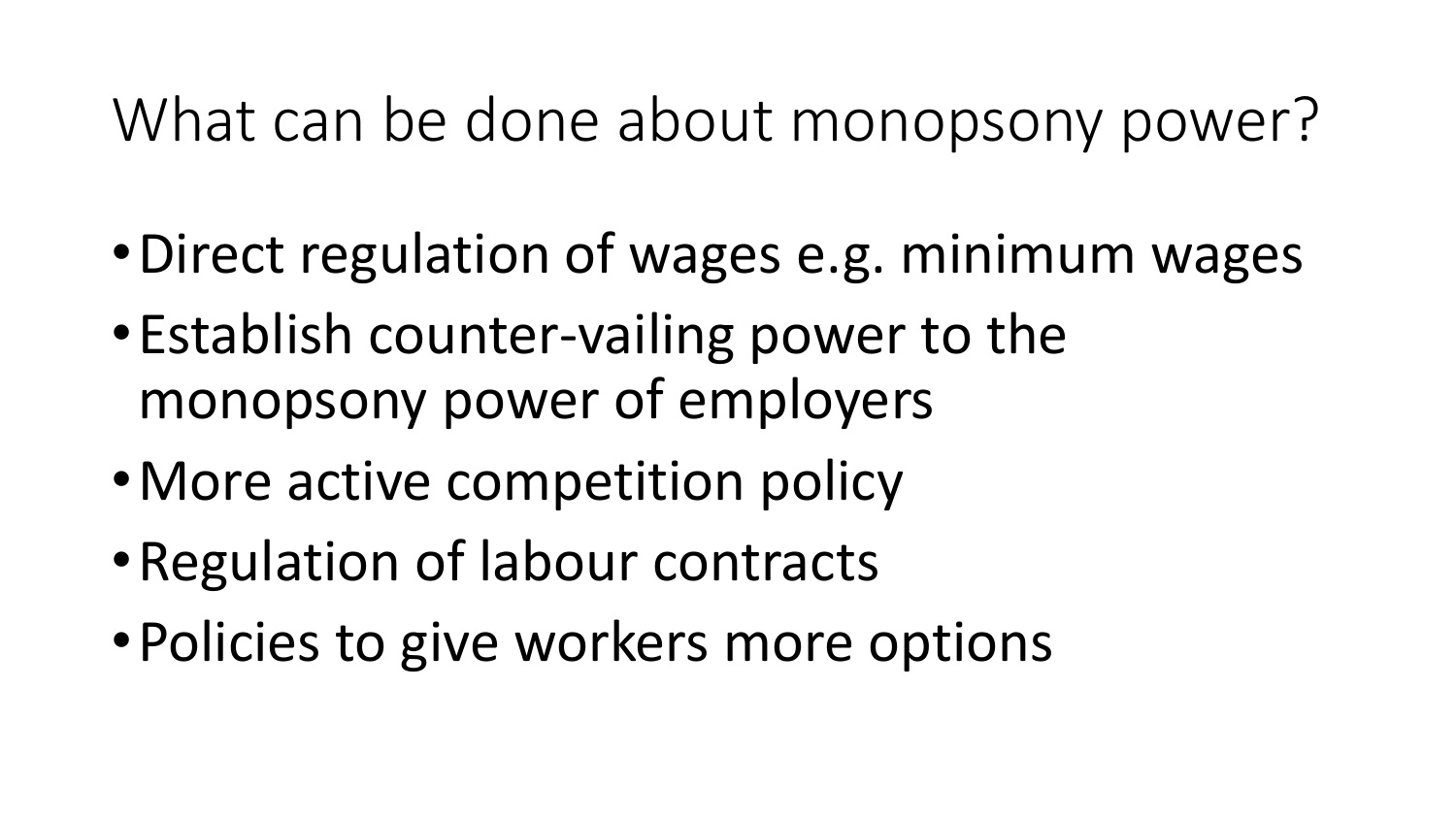#### Minimum Wages

- Minimum wage is classic, useful policy
- I have been continually surprised by how high seem to be able to push minimum wage without clear job losses
- UK currently has target for National Living Wage for age 23+ of 2/3rds of median by 2024
- But minimum wage does have limitations
- Can only affect wages at lower-end of labour market
- And may be employer avoidance strategies bogus self-employment, fewer guaranteed hours, zero hours contracts
- Voluntary higher Living Wage may be a good approach for employers who can afford to pay more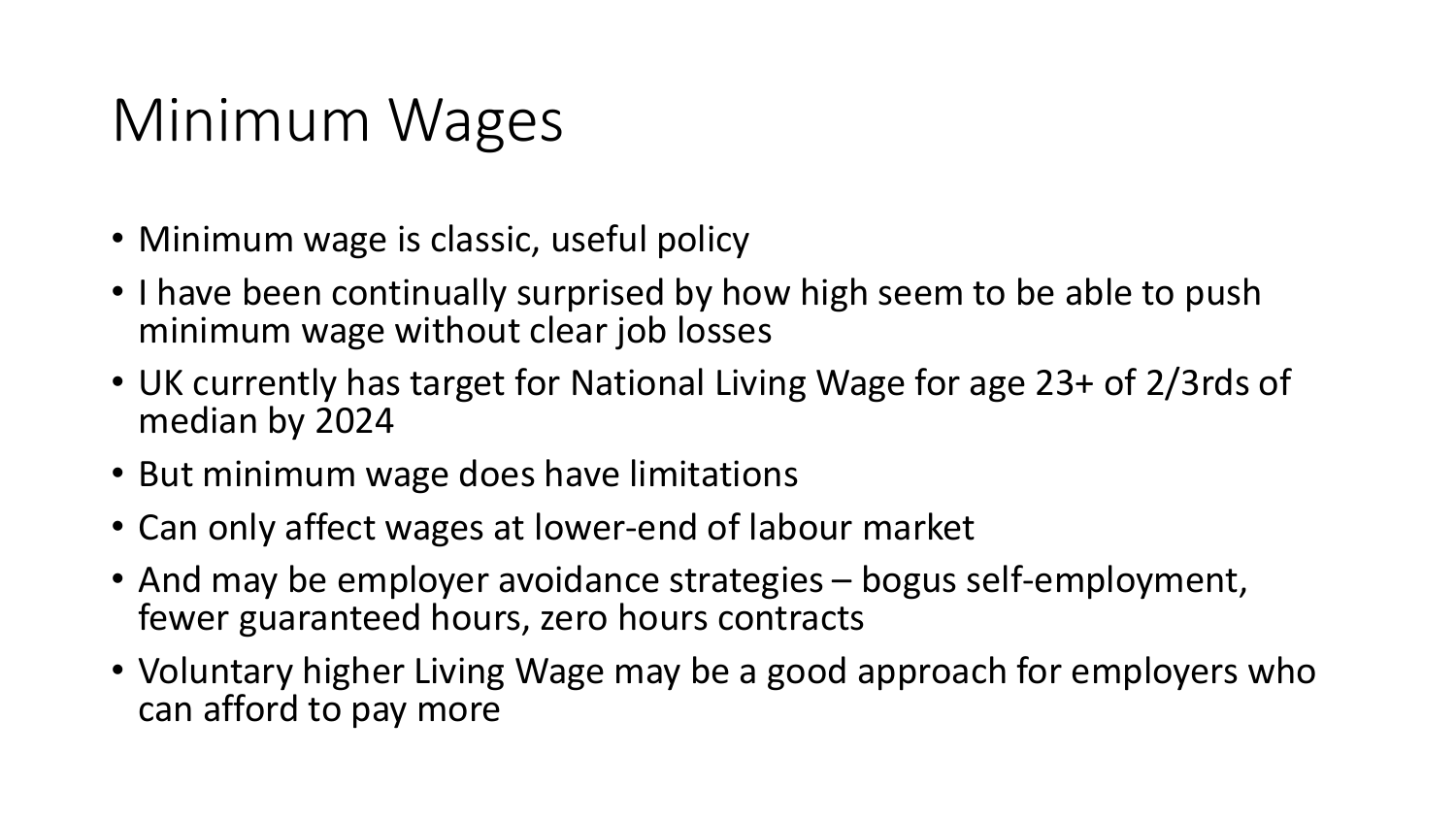## Counter-vailing power

- Bolstering trade unions or worker voice in firms
- Good there is a revival of research on this including in this report
- But should this be top-down or bottom-up?
- Individuals less likely now than in past to see trade unions as the solution to their problems?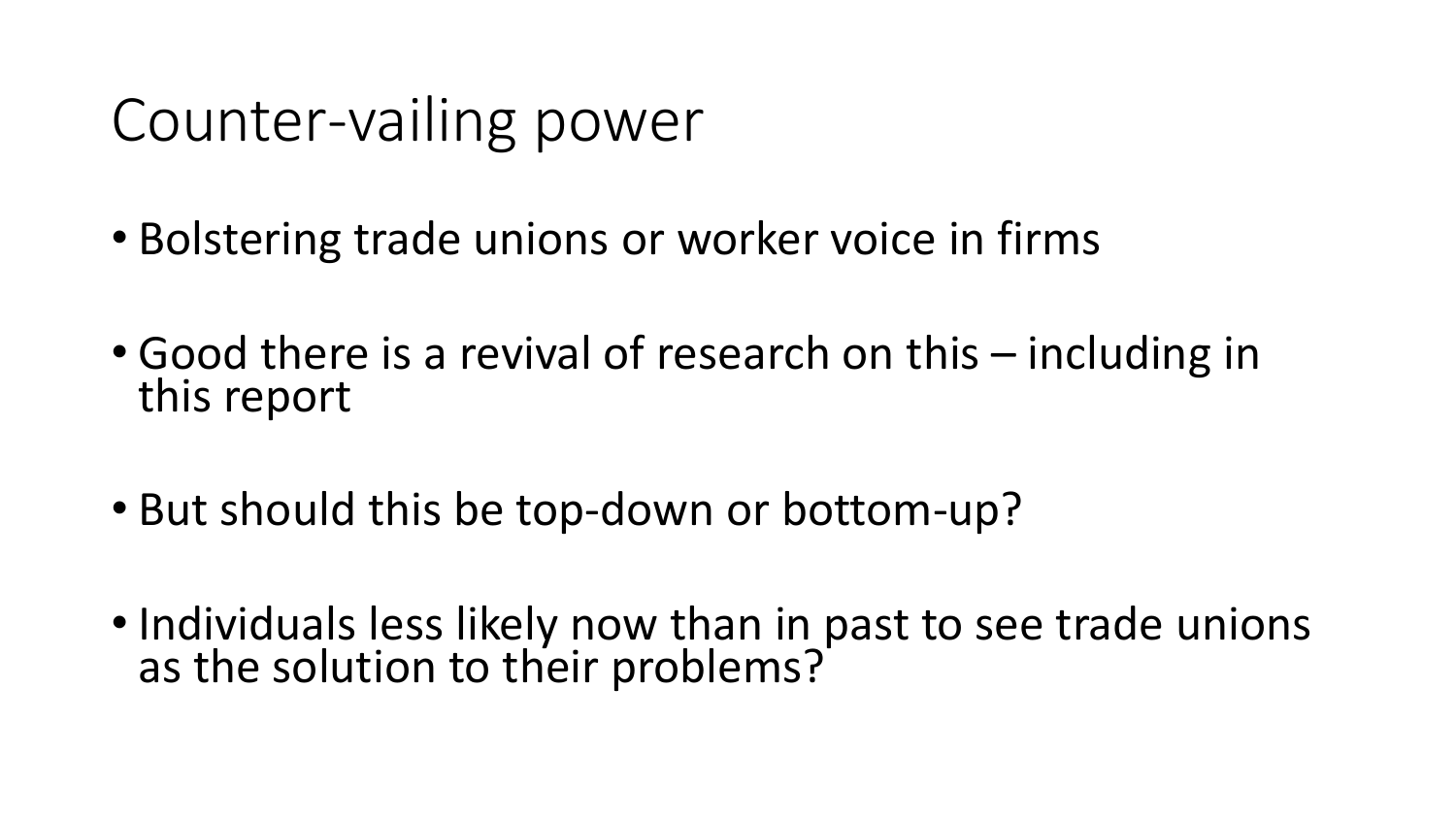## More active competition policy

- Laws often treat labour and product markets symmetrically in principle but practice does not
- Posner, Weyl and Naidu term this the 'historic imbalance' [https://harvardlawreview.org/2018/12/antitrust-remedies-for-labor](https://harvardlawreview.org/2018/12/antitrust-remedies-for-labor-market-power/)market-power/
- Good that report recommends paying more attention to this e.g. in merger policy
- Increasing important role of temporary help agencies deserves a closer look?
- But old-fashioned collusion, implicit or explicit, may be more widespread than we think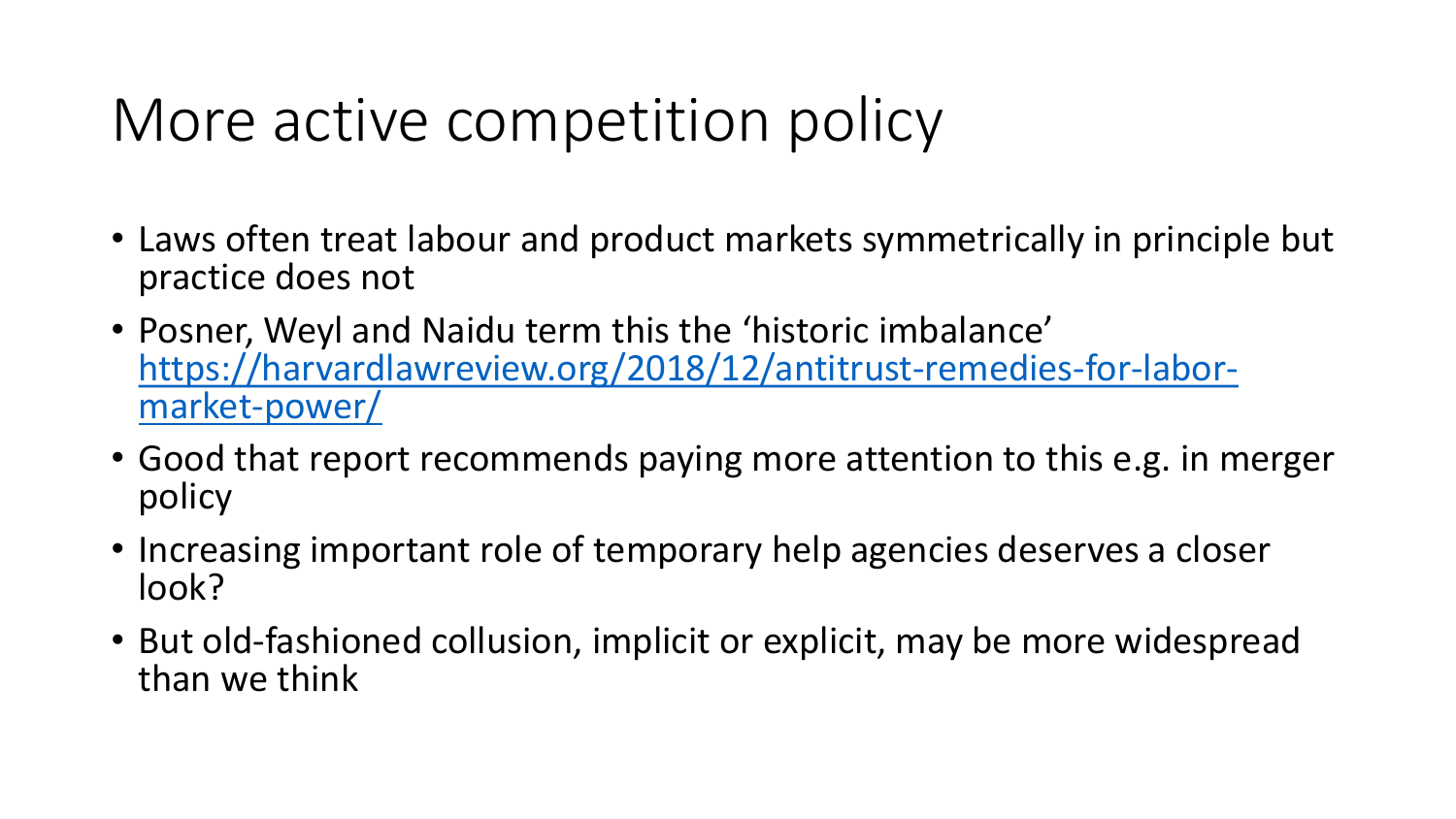## Enforcing Labour Market Competition Policy

- Adam Smith: "are always and everywhere in a sort of tacit, but constant and uniform combination, not to raise the wages of labour above their actual rate. To violate this combination is everywhere a most unpopular action, and a sort of reproach to a master among his neighbors and equals."
- And… "We rarely hear, it has been said, of the combination of masters; though frequently of those of workmen. But whoever imagines, upon this account, that masters rarely combine, is as ignorant of the world as of the subject"
- This is not just then; this is also now e.g. high-tech no cold-calling case involving Apple, Google, Intel, Adobe, Lucasfilm, Pixar, Intuit
- Need to be alert to the possibility this may be going on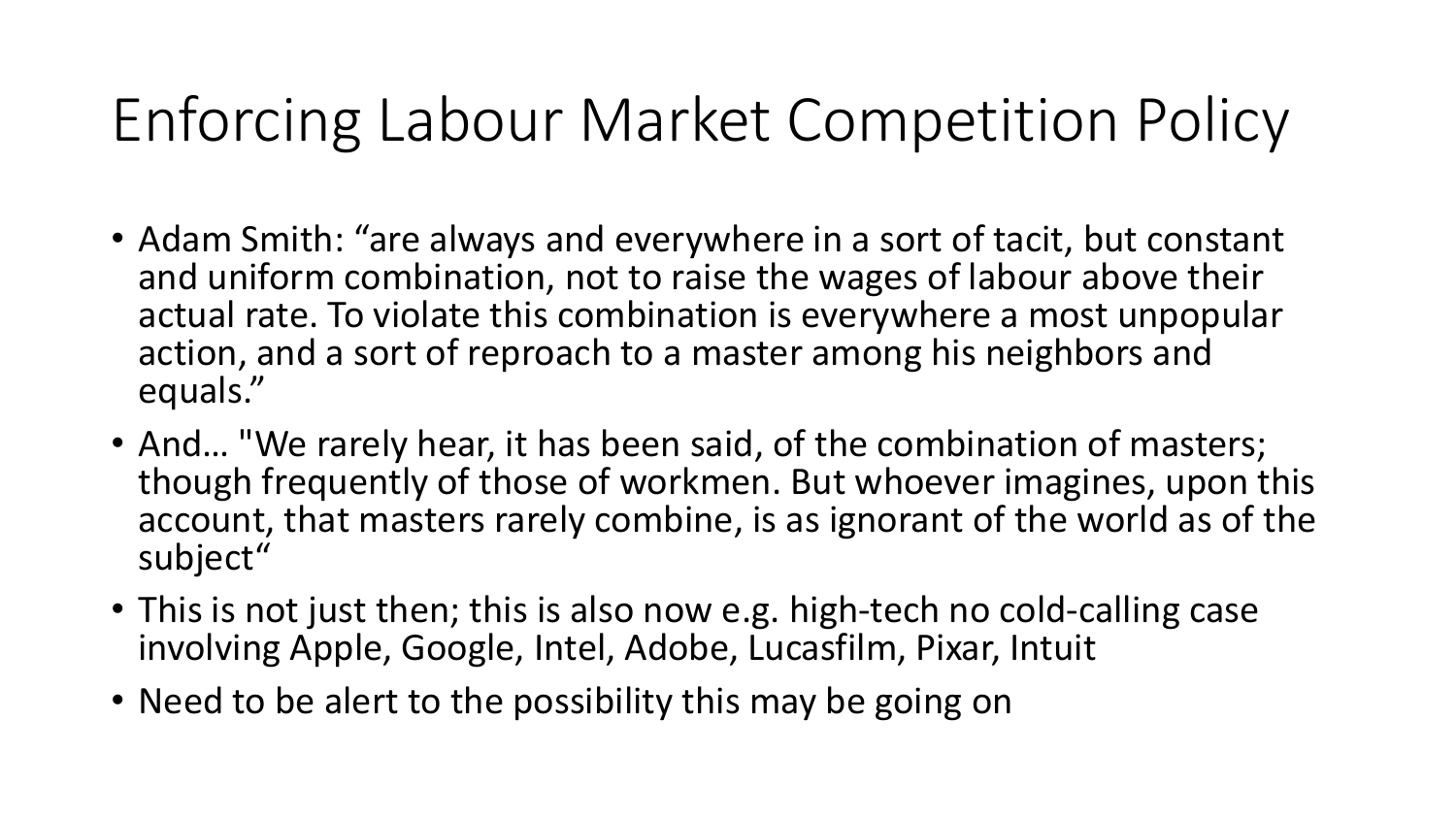# This is Steve Jobs trying to recruit Palm to the collusive arrangement

- Mr. Jobs proposed an arrangement between Palm and Apple by which neither company would hire the other's employees, including high tech employees.
- Colligan (Palm CEO) to Jobs "Your proposal that we agree that neither company will hire the other's employees, regardless of the individual's desires, is not only wrong, it is likely illegal,"
- Mr. Jobs also suggested that if Palm did not agree to such an arrangement, Palm could face lawsuits alleging infringements of Apple's many patents."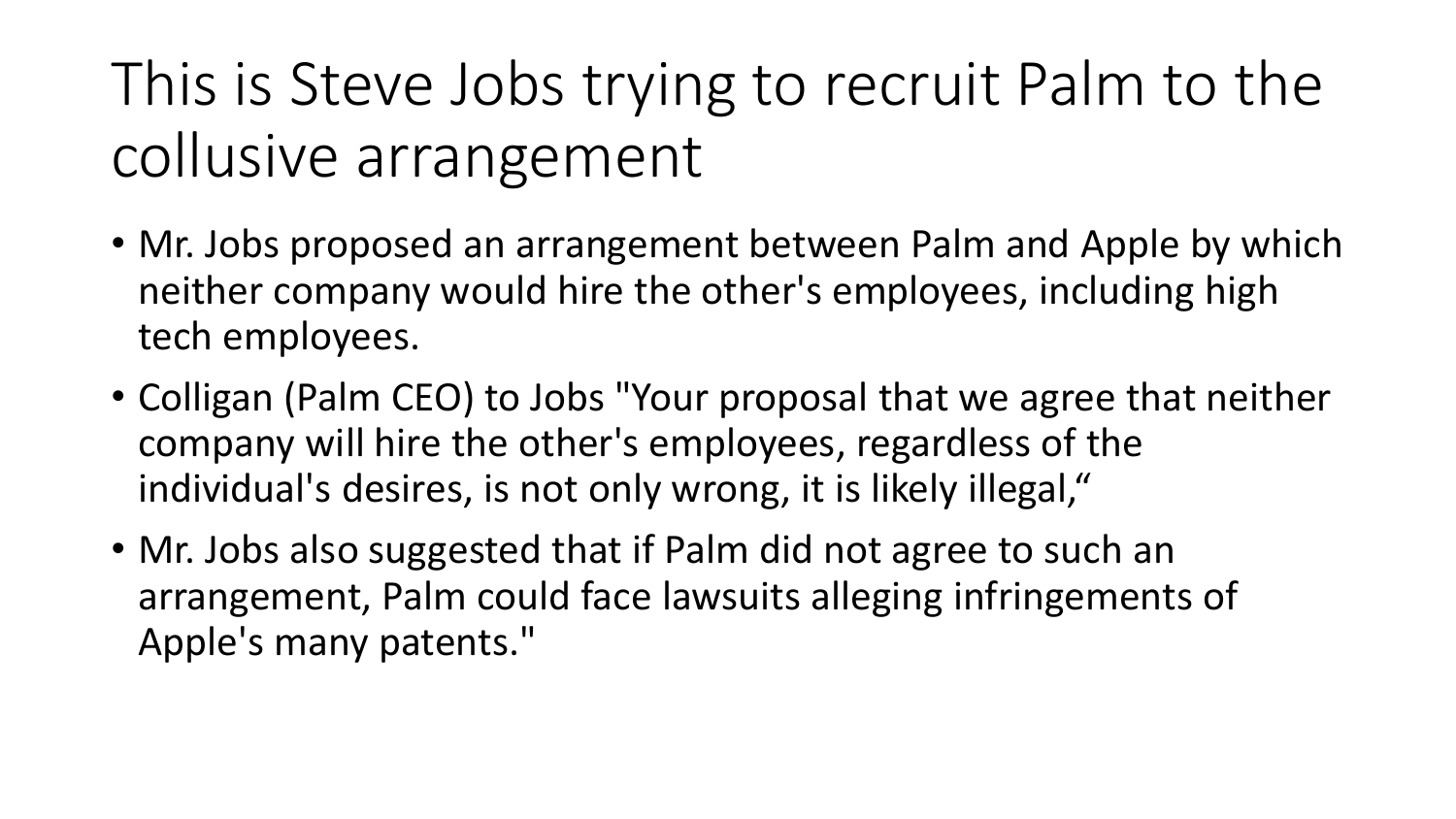## Regulating Employment Contracts

- Non-competes that restrict workers future employment after leaving a firm e.g. in UK The High Court found it was reasonable for a hairdressing salon to prevent a former employee from working within half a mile of its premises (this would rule out 50% of commutes)
- We would not dream of allowing such a restriction for people who change the supermarket where they buy their groceries
- Perhaps we need to look at many common features of employment contracts with an eye to the consequences for competition e.g. are notice periods like switching costs?
- Employers are actively trying to appropriate human capital of workers in many areas: Non-competes are one example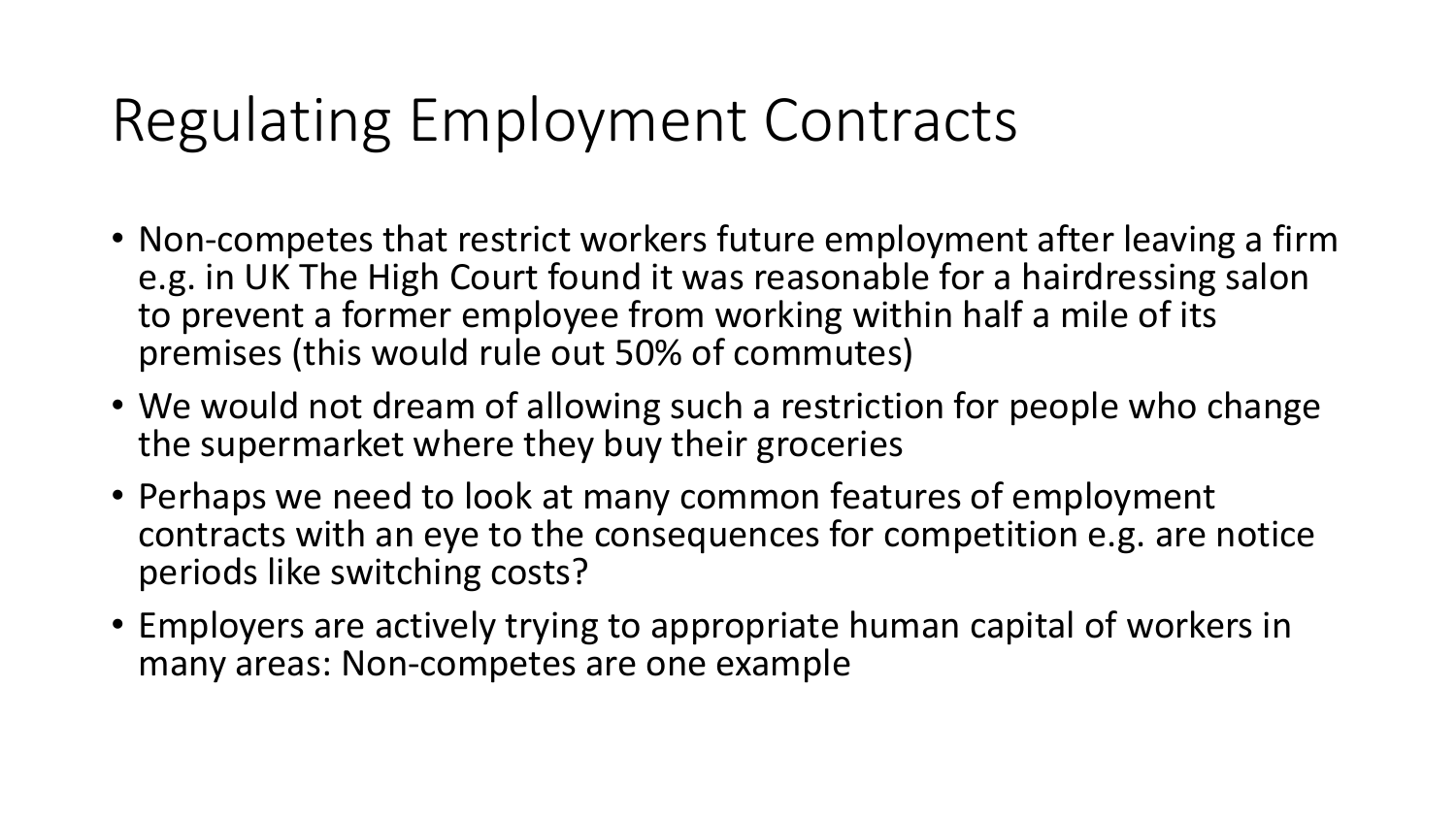## Re-thinking Freedom of Contract?

- Economists make widespread use of the idea that if two parties voluntarily agree a contract, the presumption is that they both gain
- We should worry about this practice
- We often assume people differ in their ability e.g. to explain wage inequality
- But often (except in behavioural economics) assume everyone is 100% fantastic at maximizing their utility
- Of particular concern in markets where amateurs meet professionals – labour markets are like this; "do workers read the small print"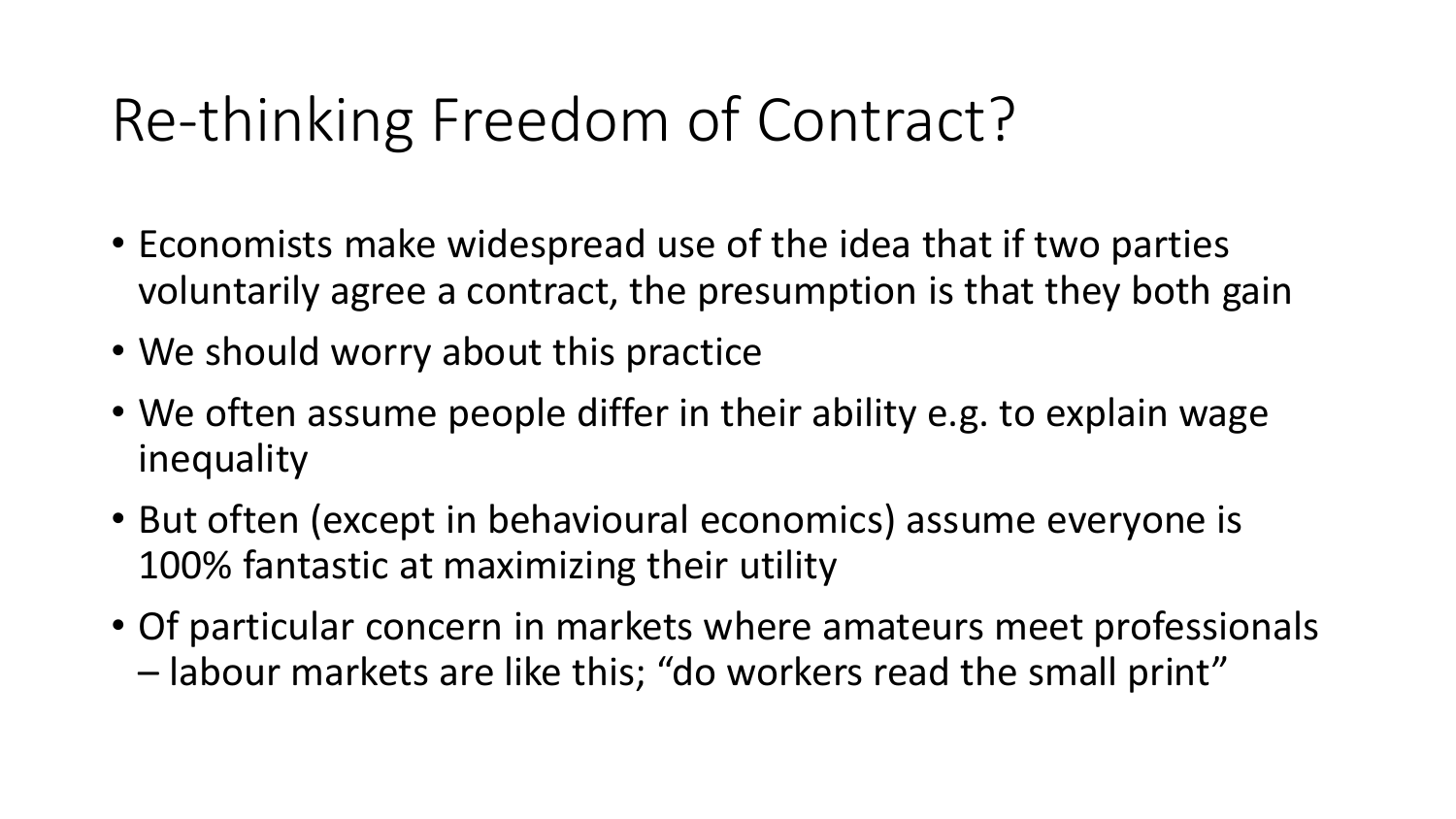#### Policies to give workers more options

• Run labour market hot

• Better information about job opportunities

• So easier to change jobs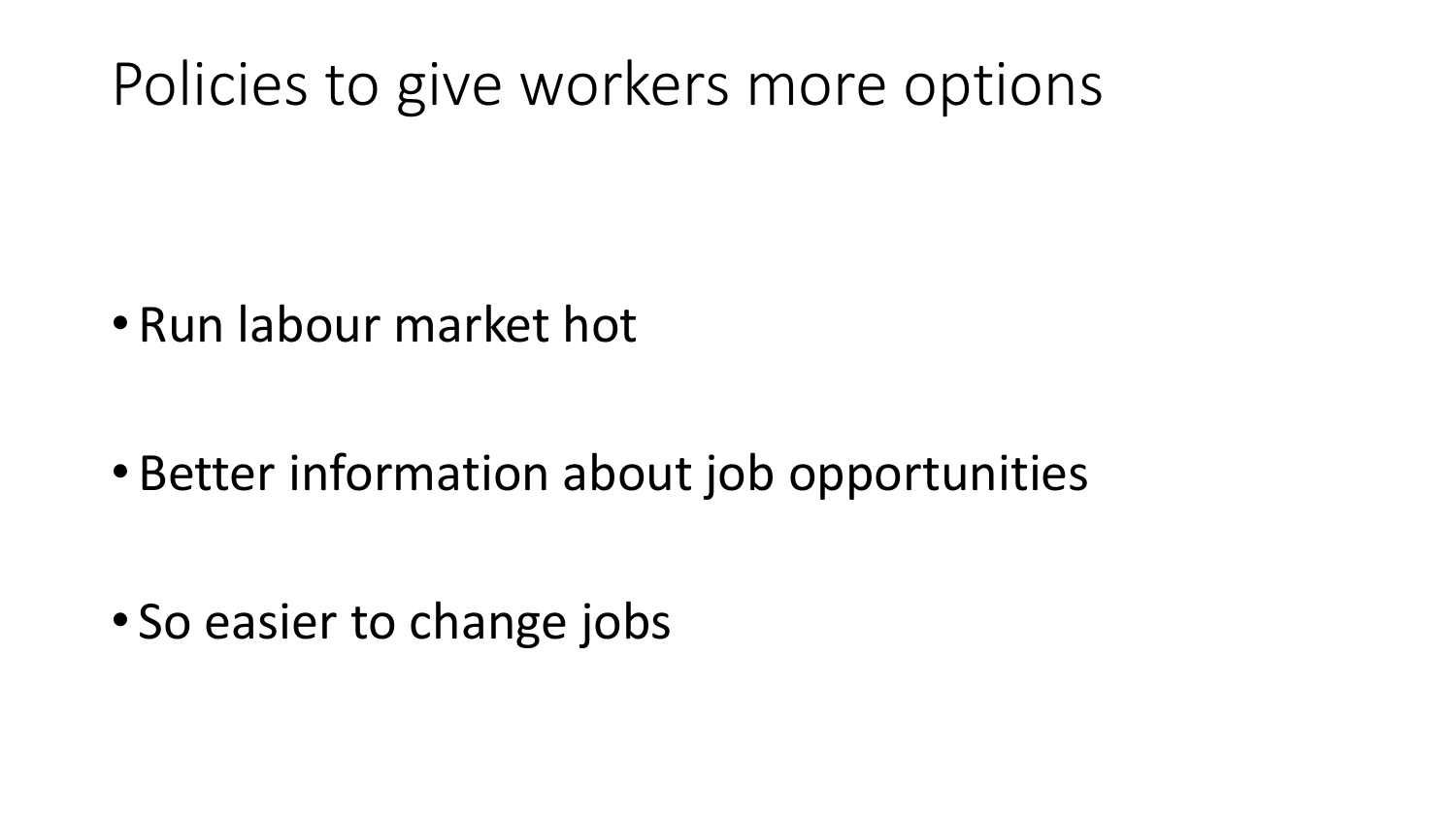Who Owns/Uses Information/Data is increasingly important

- We have an explosion in the amount of data
- And the ability to process it
- This data can be used for good or bad
- We need to make sure it is used for good
- Risk is that it increases power of employers relative to workers
- Who owns data is important e.g. report mentions portability of ratings for gig workers
- But use also matters
- We need to ensure it is as freely available to workers as to employers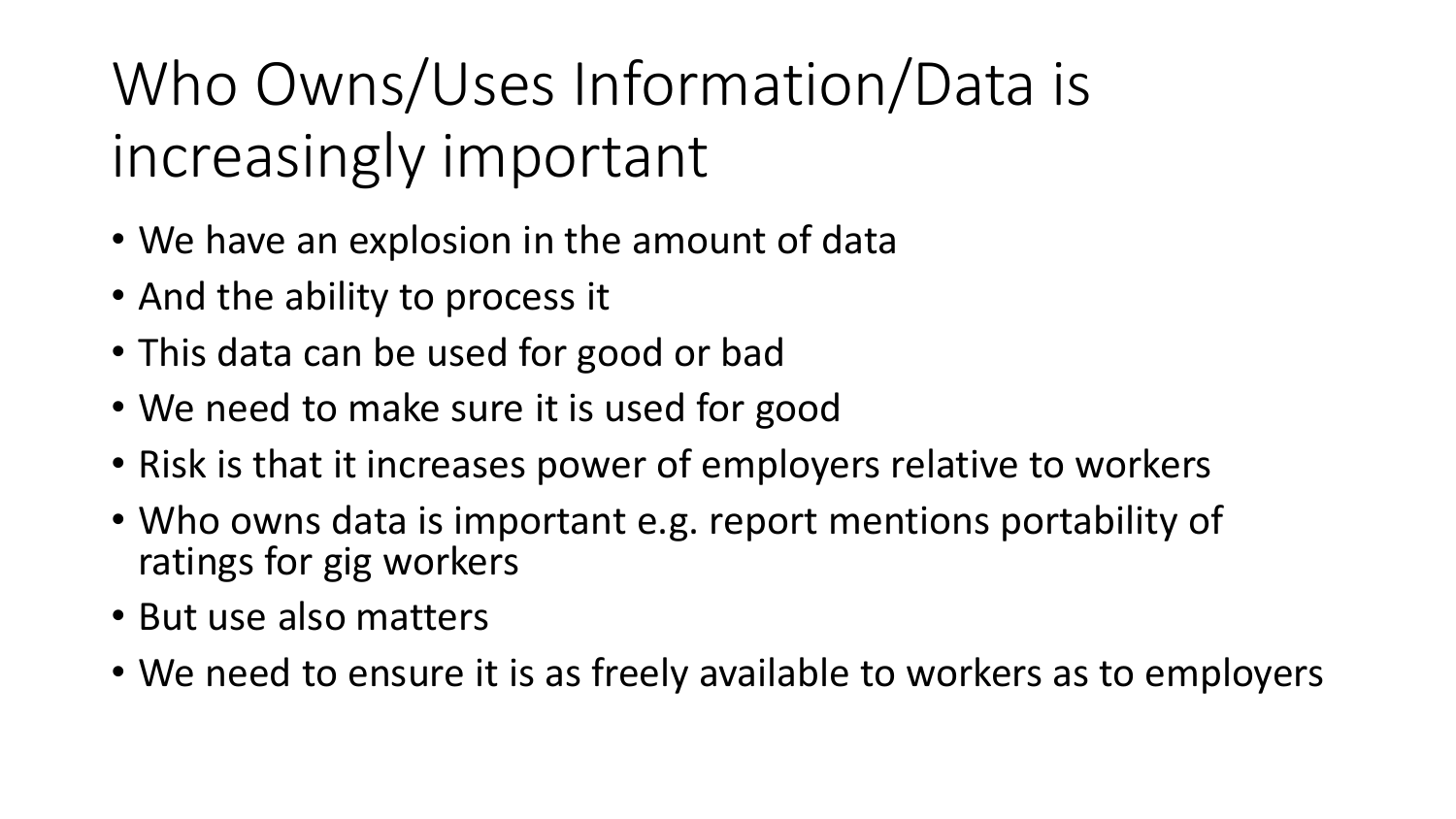A lot of work in this report but (as always) lots more to do..Some ideas

• Regional/Spatial Dimension of Inequality

• More heterogeneity across labour market groups e.g. minorities

•Understanding the role of other firms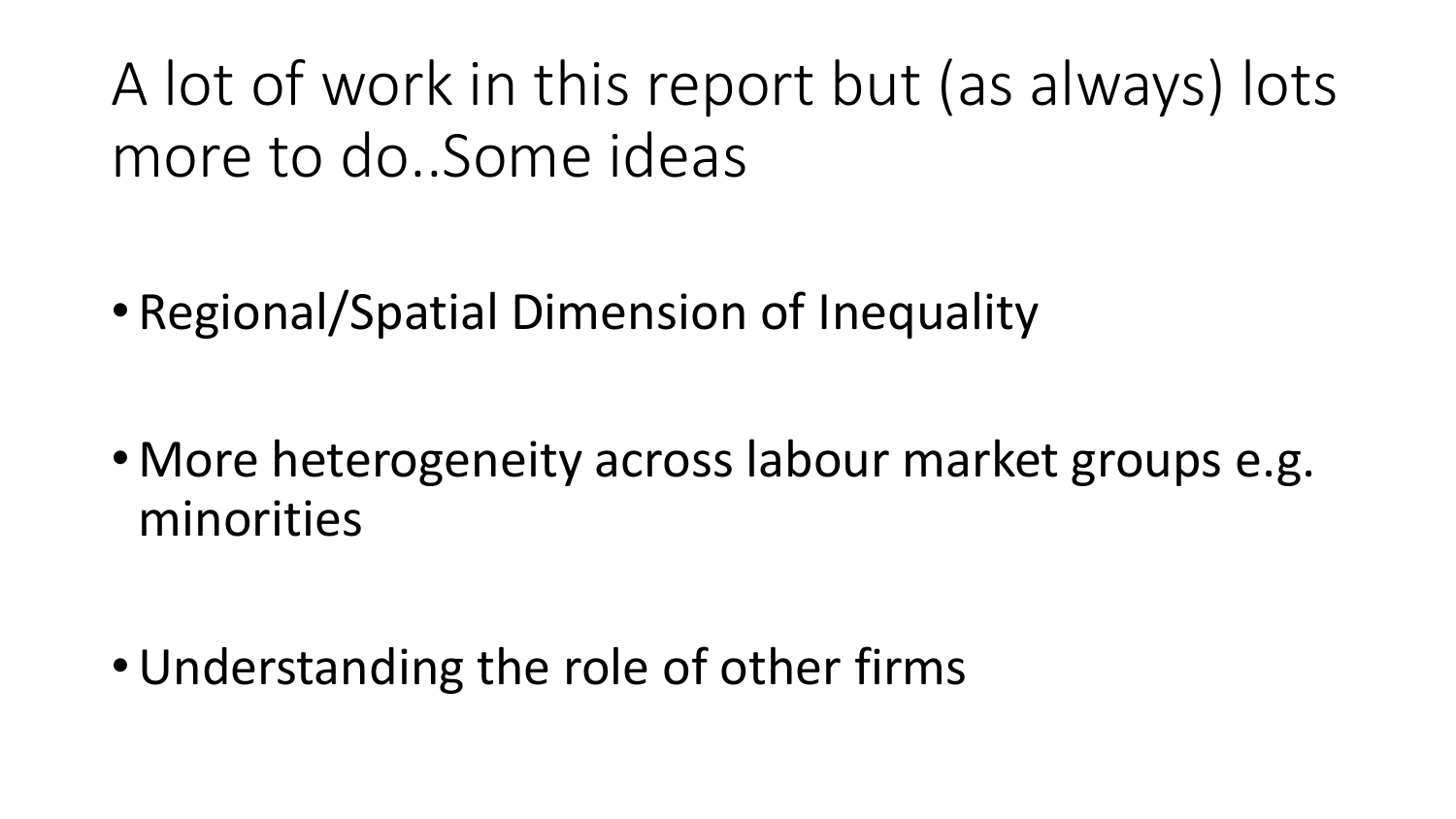# Regional/Spatial Dimension

- In many countries growing concern about regional inequalities
- E.g. between ex-industrial areas and service-based cities
- Part of firm contribution to wage inequality probably has a spatial aspect to it
- Report mentions that rural labour markets likely to be less competitive [http://jhr.uwpress.org/content/early/2020/11/04/jhr.monopsony.0119-](http://jhr.uwpress.org/content/early/2020/11/04/jhr.monopsony.0119-9960R1.abstract) 9960R1.abstract
- How to interpret:
	- Are high wages reflecting high prices?
	- Is high productivity reflecting high prices (because of high wages)?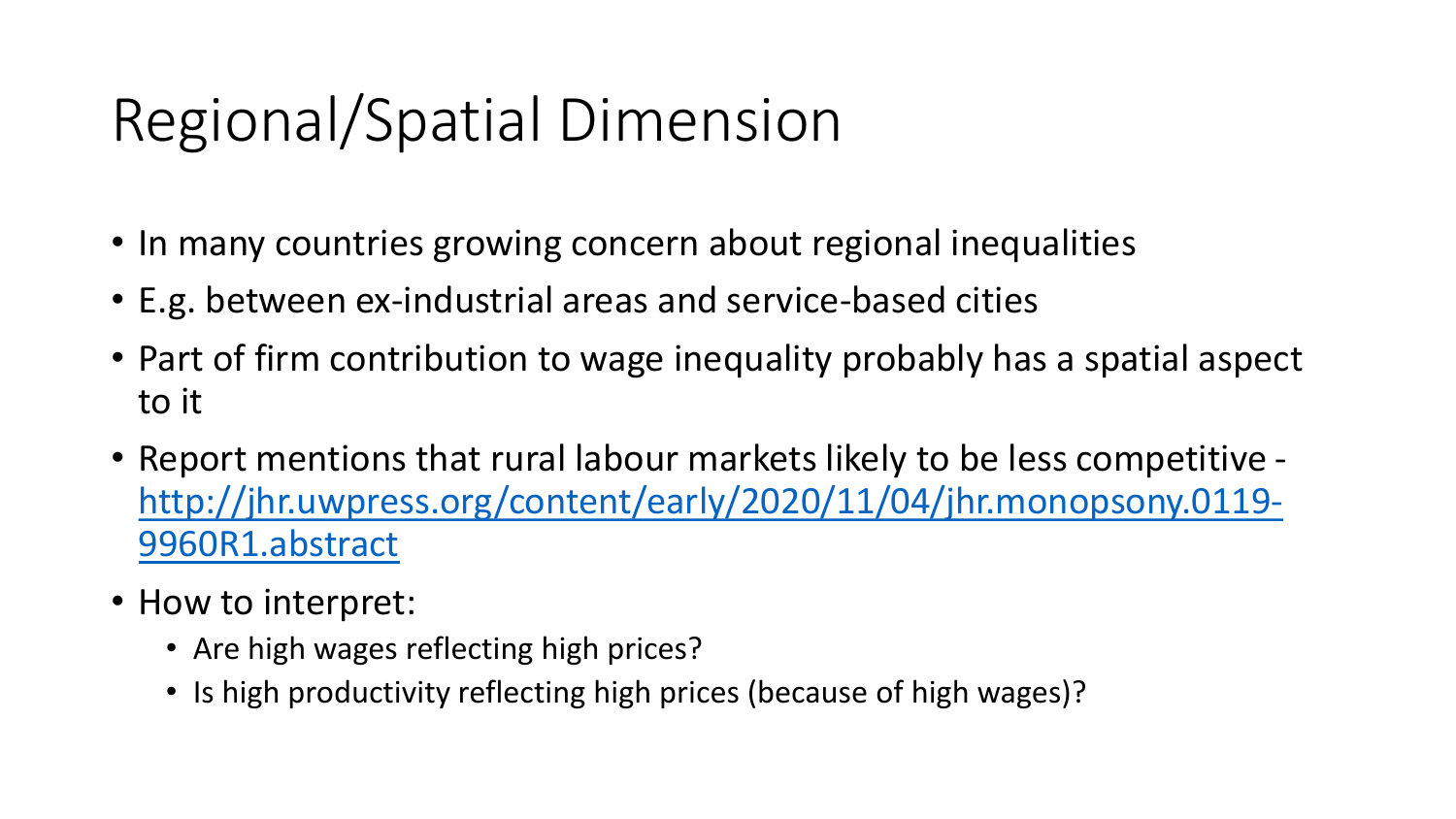#### Minorities

- Report provides evidence that labour market is less competitive for women than men
- And that this contributes to the gender pay gap
- But we know from audit/correspondence studies that irrelevant information on CVs (e.g. names) affect employer decisions
- Every country has found evidence of this but it does not receive attention it deserves
- The more frictions there are in labour markets the worse the consequence of this discrimination is going to be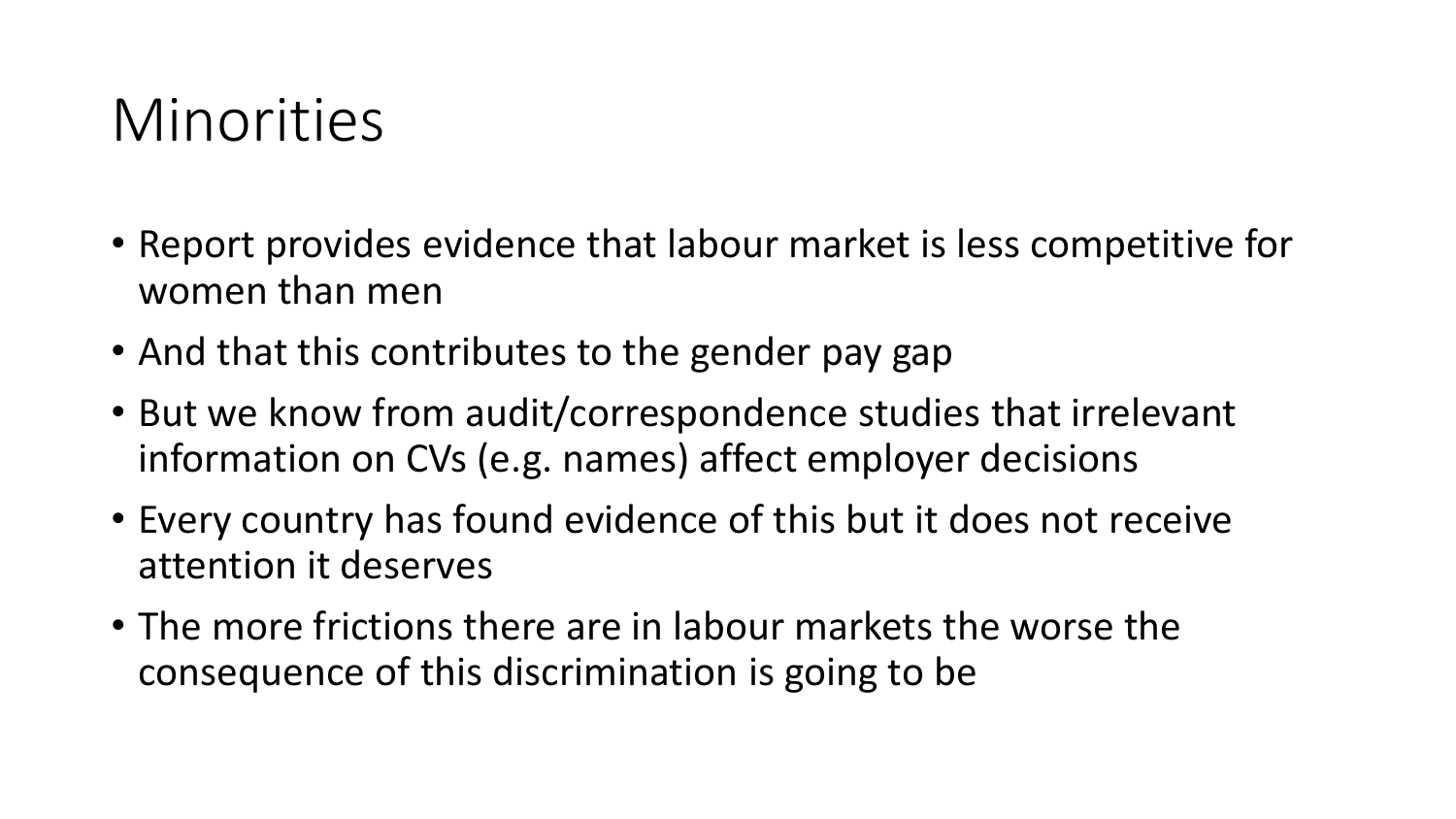### The Role of Other Firms

- Report starts by saying how often think of wages as determined by individual characteristics e.g. age, gender, ethnicity, skills
- And that the role of firms also needs to be centre-stage
- One group that is missing is 'other firms'
- A huge determinant of what one firm pays is what other firms pay
- But this is rarely modelled at all an exception is Spillover effects [from voluntary employer minimum wages](https://www.google.com/url?q=https%3A%2F%2Fwww.dropbox.com%2Fs%2Fillm97y1cbsf4yn%2FDNWT_NBER_2021.pdf%3Fdl%3D0&sa=D&sntz=1&usg=AFQjCNEzjn9oNWo-Fvrrx-6n4DkUXxwUjg) (Ellora Derononcourt, Clemens Noelke, David Weil, and Bledi Taska).
- Perhaps this transmission mechanism matters more if we are worried about a wage spiral.